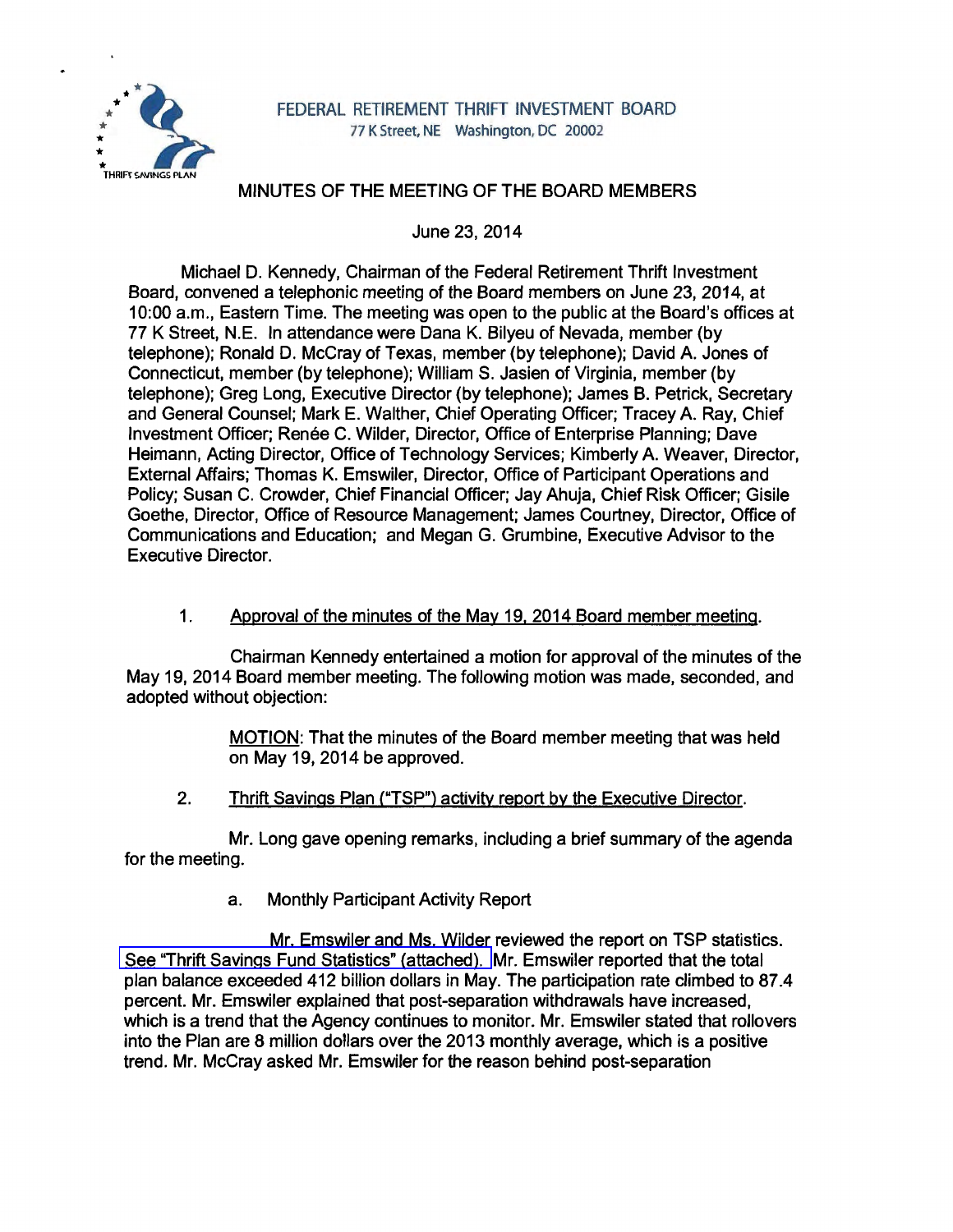withdrawals and whether we should offer an electronic exit interview. Mr. Emswiler responded that because of the aging workforce, the Plan is processing more retirements, thus more post-separation withdrawals. Mr. Emswiler's answer to the second question was that the Agency will conduct surveys to ask why participants removed their money from the Plan. Mr. Emswiler expressed hope that the paper survey will be ready by October. Lastly, Ms. Wilder added that the Agency is not only concerned with post-separation withdrawals but age-based withdrawals as well, since the Plan has processed a fairly significant amount.

#### b. Monthly Investment Performance Report

Ms. Ray reviewed the fund performance memorandum, entitled "May 2014 Performance Review- [G, F, C, S, I, and L Funds" \(attached\).](http://www.frtib.gov/pdf/minutes/MM-2014Jun-Att2.pdf) The first page compared BlackRock Funds' performance against their underlying indices both for the month of May and year-to-date. Ms. Ray pointed out that there was some tracking error in the Fixed Income Fund as a result of Securities Lending Income, and as a result of using a different pricing service for the Mortgage-Backed Securities than the Index itself uses. Ms. Ray reported that so far in June, the F Fund is down 0.45 percent for the month, the C Fund is up 2.2 percent for the month, the S Fund is up 3.9 percent, and the I Fund is up 1.5 percent.

c. Legislative Report

Ms. Weaver reported that the L Fund bill in the Senate, S. 2117, was scheduled for markup on Wednesday, June 25, 2014. Ms. Weaver also stated that the House is attempting to get floor time to move the House bill forward.

3. Office of External Affairs Presentation.

[Ms. Weaver gave a presentation on the Office of External Affairs](http://www.frtib.gov/pdf/minutes/MM-2014Jun-Att3.pdf)  (attached). Ms. Weaver discussed some of the efforts to change the TSP since its inception. Ms. Weaver stated that since the beginning, legislation has been aimed at either mandating that the Plan disinvest from various sources on moral or political grounds, or to add new funds. Ms. Weaver presented several reasons why the proposals were not supported by the FRTIB: they did not fit with the TSP policy or structure; the Agency viewed them as using the TSP for social purposes, or adding funds that the Board believed did not benefit the participants and beneficiaries. Ms. Weaver predicted that interest in the TSP would persist because the TSP is managing 412 billion dollars and continuing to grow. However, Ms. Weaver made it clear that the evaluation criteria will continue to be what is in the best interests of the participants and beneficiaries. At the conclusion of Ms. Weaver's report, Chairman Kennedy inquired about whether Ms. Weaver noticed a surge in interest in the TSP from Members of Congress who expressed concern from five or six years ago and whether adding different investment options to the TSP is becoming more political. Ms. Weaver responded that although there has always been interest, the bills have not gotten substantial support.